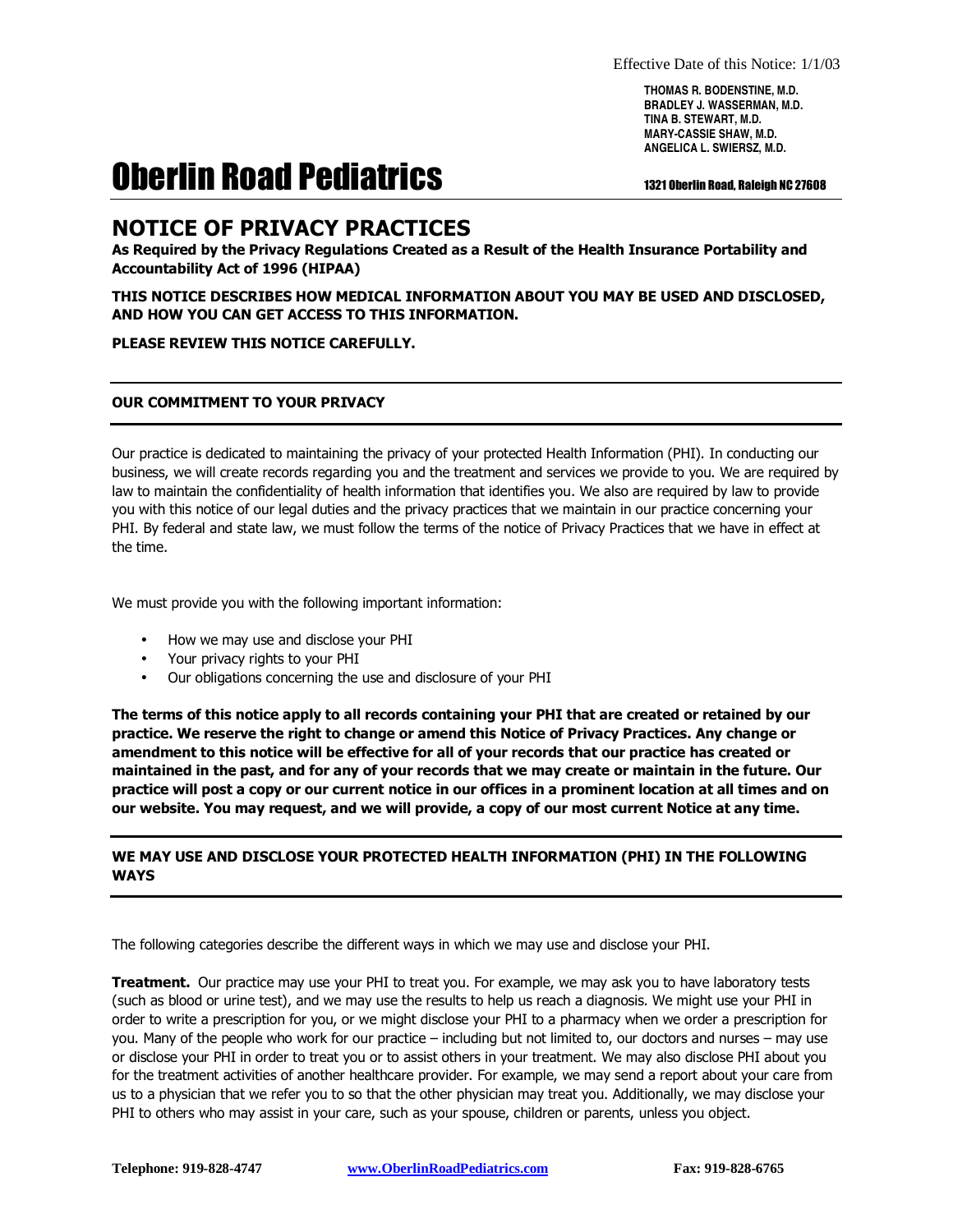Payment. Our practice may use and disclose your PHI in order to bill and collect payment for the services you may receive from us. For example, we may contact your health insurer to certify that you are eligible for benefits (and for what range of benefits), and we may provide your insurer with details regarding your treatment to determine if your insurer will cover, or pay for your treatment. We also may use and disclose your PHI to obtain payment from third parties that may be responsible for such costs, such as family members. We may use your PHI to bill you directly for services. We may disclose PHI to another healthcare provider or to a company or health plan required to comply with the HIPAA Privacy Rule for the payment activities of that healthcare provider, company, or health plan. For example, we may allow a heath insurance company to review PHI for the insurance company's activities to determine the insurance benefits to be paid for your care.

Healthcare Operations. Our practice may use and disclose your PHI to operate our business. As examples of the ways in which we may use and disclose your information for our operations, our practice may use your PHI to evaluate the quality of care you received from us, or to conduct cost-management and business planning activities for our practice.

If another healthcare provider, company, or health plan that is required to comply with the HIPAA Privacy rule has or once had a relationship with you, we may disclose PHI about you for certain healthcare operations of that healthcare provider or company. For example, such healthcare operations may include: reviewing and improving the quality, efficiency and cost of care provided to you; reviewing and evaluating the skills, qualifications and performance of healthcare providers; providing training programs for students, healthcare providers, or non-healthcare professionals cooperating with outside organizations that evaluate, certify or license healthcare providers or staff in a particular field or specialty; and assisting with legal compliance activities of that healthcare provider or company.

We may also disclose PHI for the healthcare operations of an "organized healthcare arrangement" in which we participate. An example of an "organized healthcare arrangement" is the joint care provided by a hospital and the doctors who see patients at that hospital.

Appointment Reminders. Our practice may use and disclose your PHI to contact you and remind you of an appointment or to provide information about treatment alternatives or other health benefits and services that may be of interest to you. In addition, our practice may contact you for its fund raising activities.

Release of Information to Family/Friends. In certain situations, our practice may release your PHI to a family member or close personal friend that is involved in your care or payment for your care. In addition, we may disclose PHI to disaster relief agencies such as the Red Cross, to notify your family and friends about your condition and location. You have the right to object to this type of disclosure unless you are unable to consent or object as in the case of an emergency. In this case, we will use our professional judgment to determine if the disclosure of your PHI is in your best interest.

Disclosures Required By Law. Our practice will use and disclose your PHI when we are required to do so by federal, state or local law.

### USE AND DISCLOSURE OF YOUR PHI IN CERTAIN SPECIAL CIRCUMSTANCES WITHOUT YOUR AUTHORIZATION

The following categories describe special situations in which we may use or disclose your PHI without your authorization, or opportunity to agree or object:

Public Health Risks. Our practice may disclose your PHI to public health authorities that are authorized by law to collect information, including:

- Maintaining vital records, such as births and deaths
- Reporting child abuse, neglect or domestic violence
- Preventing or controlling disease, injury or disability
- Notifying a person regarding potential exposure to a communicable disease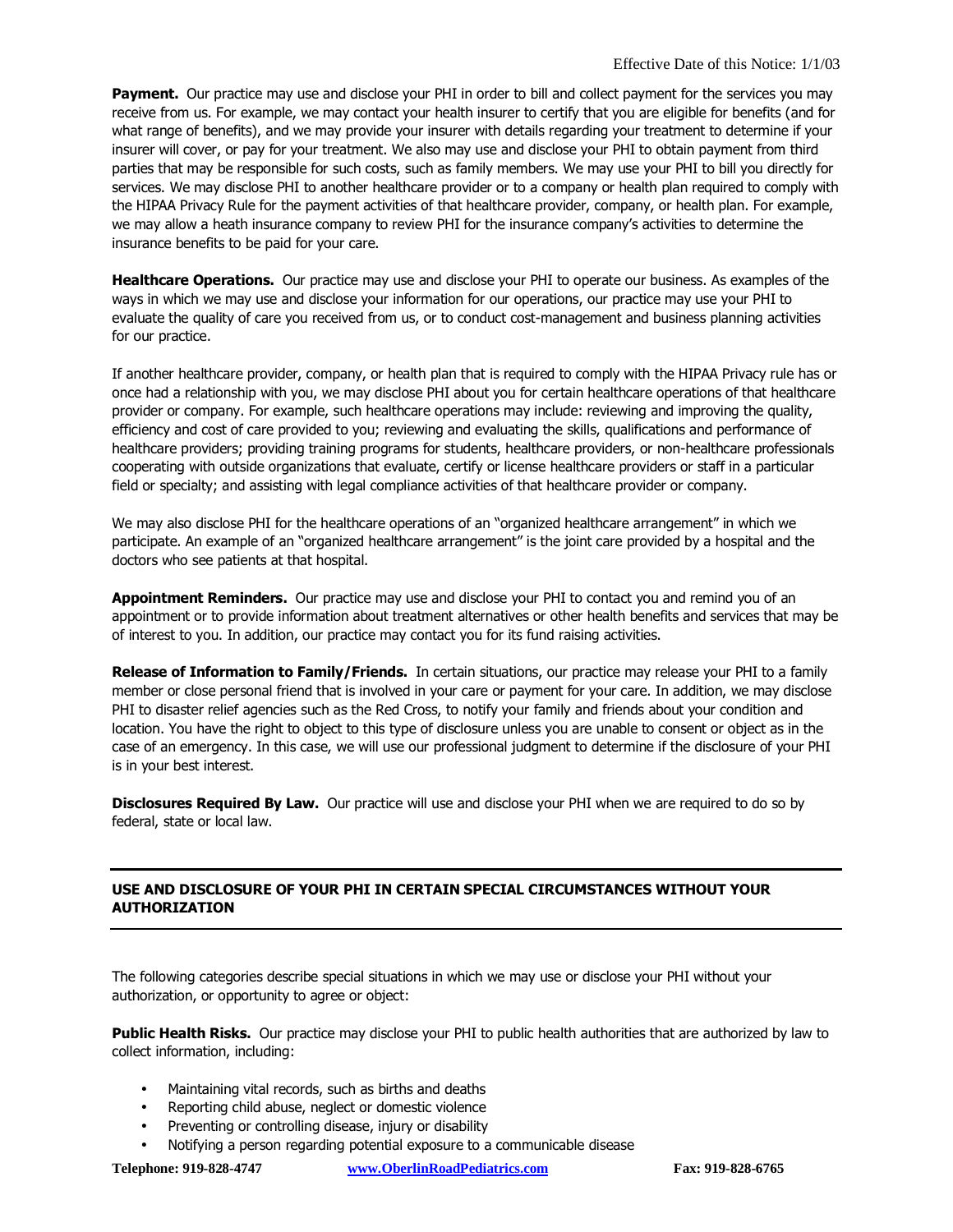- Notifying a person regarding a potential risk for spreading or contracting a disease or condition
- Reporting reactions to drugs or problems with products or devices regulated by the Federal Food and Drug Administration (FDA)
- Notifying individuals if a product or device they may be using has been recalled
- Notifying your employer under limited circumstances to workplace injury/illness or medical surveillance information.

Health Oversight Activities. Our practice may disclose your PHI to health oversight agency for activities authorized by law. Oversight activities can include, for example, investigations, inspections, audits, surveys, licensure and disciplinary actions; civil, administrative and criminal procedures or actions; or other activities necessary for the government to monitor government programs, compliance with civil rights laws and the healthcare system in general.

Lawsuits and Similar Proceedings. Our practice may use and disclose your PHI in response to a court or administrative order, if you are involved in a lawsuit or similar proceeding. We also may disclose your PHI in response to a discovery request, subpoena or other lawful process by another party involved in the dispute, but only if we have made an effort to inform you of the request or to obtain an order protecting the information the party has requested.

Law Enforcement. We may release PHI if asked to do so by law enforcement officials:

- Regarding a crime victim in certain situations, if we are unable to obtain the person's agreement
- Concerning a death we believe has resulted from criminal conduct
- Regarding criminal conduct at our offices
- In response to a warrant, summons, court order, subpoena or similar legal process
- To identify/locate a suspect, material witness, fugitive or missing person
- In an emergency, to report a crime (including the location or victim(s) of the crime, or the description, identity or location of the perpetrator)

Coroners and Funeral Directors. Our practice may release PHI to a medical examiner or coroner to identify a deceased individual or to identify the cause of death. If necessary, we also may release information in order for funeral directors to perform their jobs.

Organ and Tissue Donation. Our practice may release your PHI to organizations that handle organ, eye or tissue procurement or transplantation, including organ donation bands, as necessary to facilitate organ or tissue donation and transplantation if you are an organ donor.

Research. Our practice may use and disclose your PHI for research purposes in certain limited circumstances. We must obtain your written authorization to use your PHI for research purposes except when our use or disclosure was approved by an Institutional Review Board or a Privacy Board, to ensure the privacy of your PHI.

Serious Threats to Health or Safety. Our practice may use and disclose your PHI when necessary to reduce or prevent a serious threat to your health and safety or the health and safety of another individual or the public.

Military. Our practice may disclose your PHI if you are a member of U.S. or foreign military forces (including veterans) and if required by the appropriate authorities.

National Security. Our practice may disclose your PHI to federal officials for intelligence and national security activities authorized by law. We also may disclose your PHI to federal officials in order to protect the President, other officials or foreign heads of state, or to conduct investigations.

Inmates. Our practice may disclose your PHI to correctional institutions or law enforcement officials if you are an inmate or under the custody of a law enforcement official. Disclosure for these purposes would be necessary: (a) for the institution to provide healthcare services to you, (b) for the safety and security of the institution, and/or (c) to protect your health and safety or the health and safety of other individuals.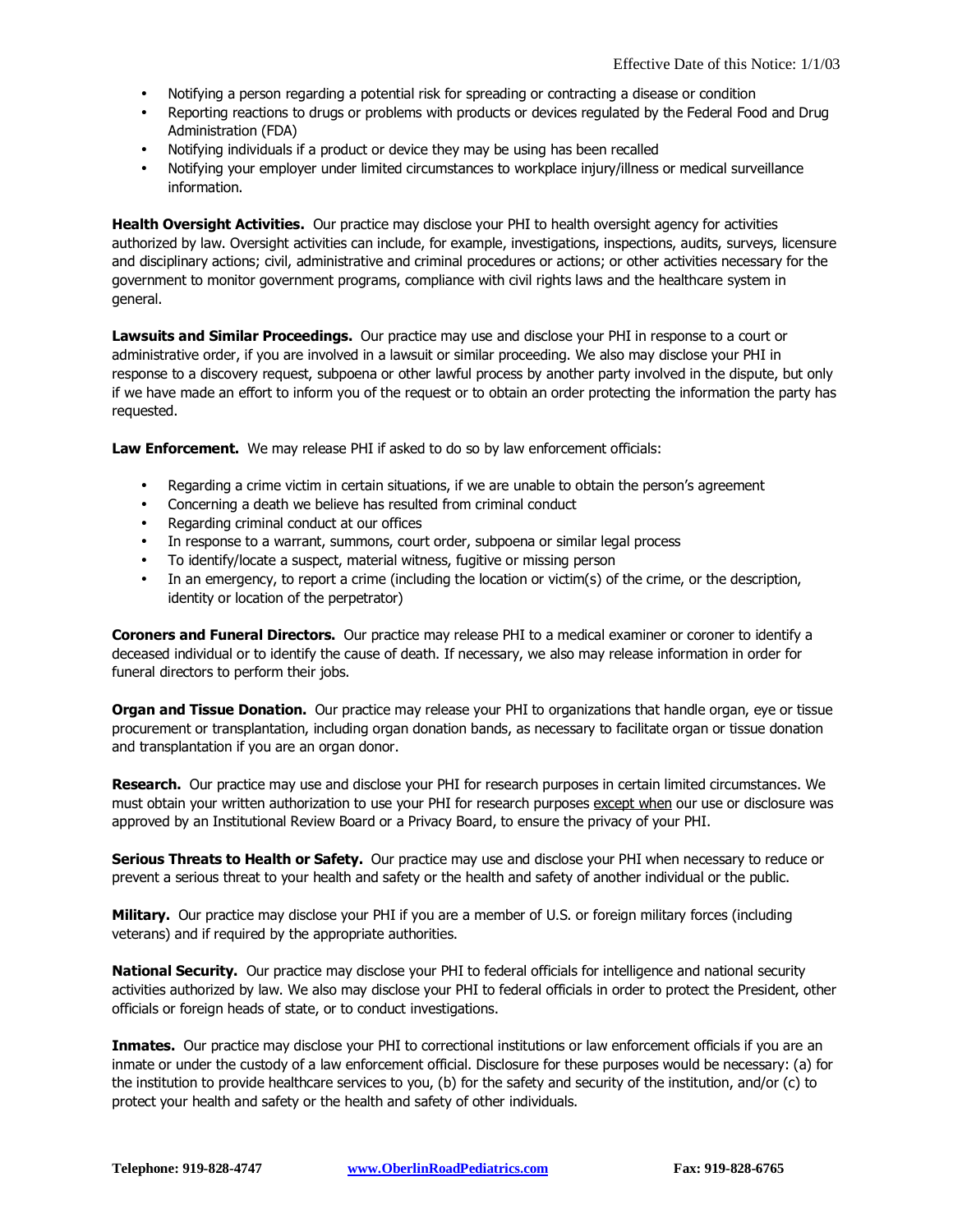Workers' Compensation. Our practice may release your PHI to comply with workers' compensation and similar work-related injury/illness benefit programs.

**Disclosures Required by HIPAA Privacy Rule.** We are required to disclose PHI to the Secretary of the United States Department of Health and Human Services when requested by the Secretary to review our compliance with the HIPAA Privacy Rule.

#### YOU'RE RIGHTS REGARDING YOUR PHI

Under Federal Law, you have the following rights regarding the PHI that we maintain about you:

Other Uses and Disclosures of Protected Health Information Require Your Authorization. All other uses and disclosures of PHI about you will only be made with your written authorization. If you have authorized us to use or disclose PHI about you, you may revoke your authorization at any time in writing, except to the extent we have taken action based on the authorization.

**Confidential Communications.** You have the right to request that our practice communicate with you about your health and related issues in a particular manner or at a certain location. For instance, you may ask that we contact you at home, rather than at work. In order to request a type of confidential communication, you must make a written request to Practice Administrator, 3121 A Oberlin Road, Raleigh NC 27608 specifying the requested method of contact, or the location where you wish to be contacted. Our practice is required to accommodate reasonable requests. You do not need to give a reason for your request.

Requesting Restrictions. You have the right to request a restriction in our use or disclosure of your PHI for treatment, payment or healthcare operations. Additionally, you have the right to request that we restrict our disclosure of your PHI to only certain individuals involved in your care or the payment for your care, such as family members and friends. We are not required to agree to your request; however, if we do agree, we are bound by our agreement except when otherwise required by law, in emergencies, or when the information is necessary to treat you. In order to request a restriction in our use or disclosure of your PHI, you must make your request in writing to Practice Administrator, 1321 A Oberlin Road, Raleigh, NC 27608. Your request must describe in a clear and concise fashion:

- The information you wish restricted;
- Whether you are requesting to limit our practice's use, disclosure or both; and
- To whom you want the limits to apply, for example, you do not want any disclosure to your spouse.

Inspection and Copies. You have the right to inspect and obtain a copy of the PHI that may be used to make decisions about you, including patient medical records and billing records, but not including psychotherapy notes or information gathered for certain judicial proceedings. You must submit your request in writing to 'Practice Administrator, 1321A Oberlin Road, Raleigh, NC 27608' in order to inspect and/or obtain a copy of your PHI. Our practice may charge a fee for the costs of copying, mailing, labor and supplies associated with your request. Our practice may deny in writing your request to inspect and/or copy in certain limited circumstances; however, you may request a review of our denial. Another licensed healthcare professional chosen by us will conduct a review of your denial.

**Amendment.** You have a right to request us to amend your health information if you believe it is incorrect or incomplete, and you may request an amendment for as long as the information is kept by or for our practice. To request an amendment, your request must be made in writing and submitted to Practice Administrator, 3121A Oberlin Road, Raleigh, NC 27608. You must provide us with a reason that supports your request for amendment. Our practice will deny your request if you fail to submit your request (and the reason supporting your request) in writing. Also, we may deny your request if you ask us to amend information that is in our opinion: (a) accurate and complete; (b) not part of the PHI kept by or for the practice; (c) not part of the PHI which you would be permitted to inspect and copy; or (d) not created by our practice, unless the individual or entity that created the information is not available to amend the information. We will provide you with written reason(s) for denial and describe your rights to give us a written response to the denial.